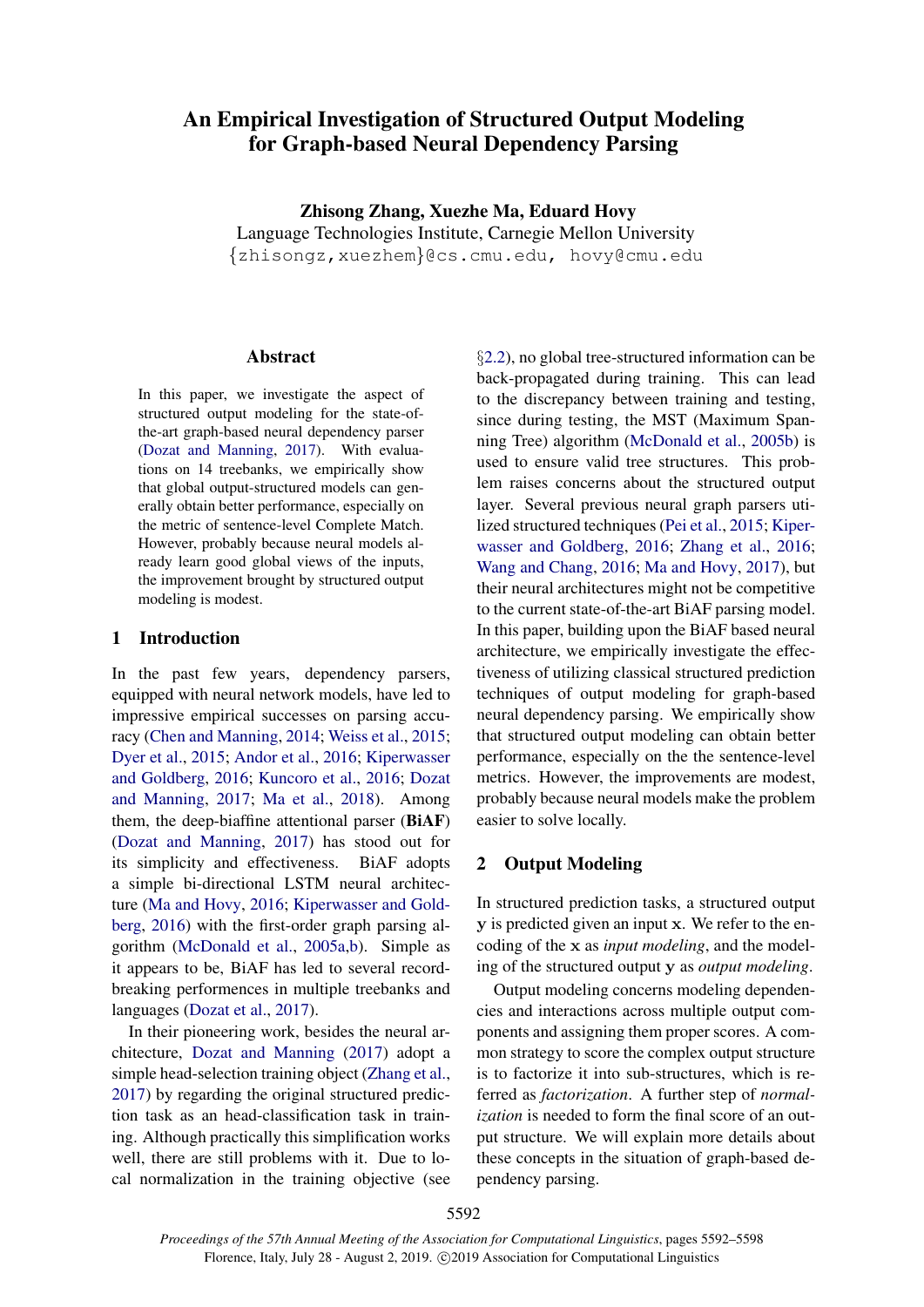### 2.1 Factorization

The output structure of dependency parsing is a collection of dependency edges forming a singlerooted tree. Graph-based dependency parsers factorize the outputs into specifically-shaped subtrees (factors). Based on the assumption that the sub-trees are independent to each other, the score of the output tree structure  $(T)$  is the combination of the scores of individual sub-trees in the tree.

In the simplest case, the sub-trees are the individual dependency edges connecting each modifier and its head word ((*m, h*)). This is referred to as first-order factorization [\(Eisner,](#page-5-8) [1996;](#page-5-8) [McDon](#page-5-5)[ald et al.,](#page-5-5) [2005a\)](#page-5-5), which is adopted in [\(Dozat and](#page-4-0) [Manning,](#page-4-0) [2017\)](#page-4-0) and the neural parsing models in this work. There are further extensions to higherorder factors, considering more complex sub-trees with multiple edges [\(McDonald and Pereira,](#page-5-9) [2006;](#page-5-9) [Carreras,](#page-4-4) [2007;](#page-4-4) [Koo and Collins,](#page-5-10) [2010;](#page-5-10) [Ma and](#page-5-11) [Zhao,](#page-5-11) [2012\)](#page-5-11). We leave the exploration of these higher-order graph models to future work.

## <span id="page-1-0"></span>2.2 Normalization

After obtaining the individual scores of the substructures, we need to compute the score of the whole output structure. The main question is on what scale to normalize the output scores. For graph-based parsing, there can be mainly three options: Global, Local or Single, following different structured output constraints and corresponding to different loss functions.

Global Global models directly normalize at the level of overall tree structures, whose scores are obtained by directly summing the raw scores of the sub-trees without any local normalization. This can be shown clearly if further taking a probabilistic CRF-like treatment, where a final normalization is performed over all possible trees:

$$
\text{Score}_{g}(T) = \log \frac{\exp \sum_{(m,h) \in T} \text{Score}(m,h)}{\sum_{T'} \exp \sum_{(m,h) \in T'} \text{Score}(m,h)}
$$

Here, the normalization is carried out in the exact output space of all legal trees  $(T')$ . Max-Margin (Hinge) loss [\(Taskar et al.,](#page-6-5) [2004\)](#page-6-5) adopts the similar idea, though there is no explicit normalization in its formulation. The output space can be further constrained by requiring the projectivity of the trees [\(Kubler et al.,](#page-5-12) [2009\)](#page-5-12). Several manual-feature-based [\(McDonald et al.,](#page-5-6) [2005b;](#page-5-6) [Koo and Collins,](#page-5-10) [2010\)](#page-5-10) and neural-based dependency parsers [\(Pei et al.,](#page-6-2) [2015;](#page-6-2) [Kiperwasser and](#page-5-1)

[Goldberg,](#page-5-1) [2016;](#page-5-1) [Zhang et al.,](#page-6-3) [2016;](#page-6-3) [Ma and Hovy,](#page-5-7) [2017\)](#page-5-7) utilize global normalization.

Local Local models, in contrast, ignore the global tree constraints and view the problem as a head-selection classification problem [\(Fonseca](#page-5-13) and Aluísio, [2015;](#page-5-13) [Zhang et al.,](#page-6-1) [2017;](#page-6-1) [Dozat and](#page-4-0) [Manning,](#page-4-0) [2017\)](#page-4-0). The structured constraint that local models follow is that each word can be attached to one and only one head node. Based on this, the edge scores are locally normalized over all possible head nodes. This can be framed as the softmax output if taking a probabilistic treatment:

$$
Score_l(T) = \sum_{(m,h)\in T} \log \frac{\exp Score(m,h)}{\sum_{h'} \exp Score(m,h')}
$$

In this way, the model only sees and learns headattaching decisions for each individual words. Therefore, the model is unaware of the global tree structures and may assign probabilities to non-tree cyclic structures, which are illegal outputs for dependency parsing. In spite of this defect, the local model enjoys its merits of simplicity and efficiency in training.

Single (Binary) If further removing the singlehead constraint, we can arrive at a more simplified binary-classification model for each single edge, referred as the "Single" model, which predicts the presences and absences of dependency relation for every pair of words. [Eisner](#page-5-8) [\(1996\)](#page-5-8) first used this model in syntactic dependency parsing, and [Dozat](#page-4-5) [and Manning](#page-4-5) [\(2018\)](#page-4-5) applied it to semantic dependency parsing. Here, the score of each edge is normalized against a fixed score of zero, forming a sigmoid output:

$$
Score_s(T) = \sum_{(m,h)\in T} \log \frac{\exp Score(m,h)}{\exp Score(m,h) + 1}
$$

Here, we only show the scoring formula for brevity. In training, since this binary classification problem can be quite imbalanced, we only sample partial of the negative instances (edges). Practically, we find a ratio of 2:1 makes a good balance, that is, for each token, we use its correct head word as the positive instance and randomly sample two other tokens in the sentence as negative instances.

#### 2.3 Summary

The normalization methods that we describe above actually indicate the output structured constraints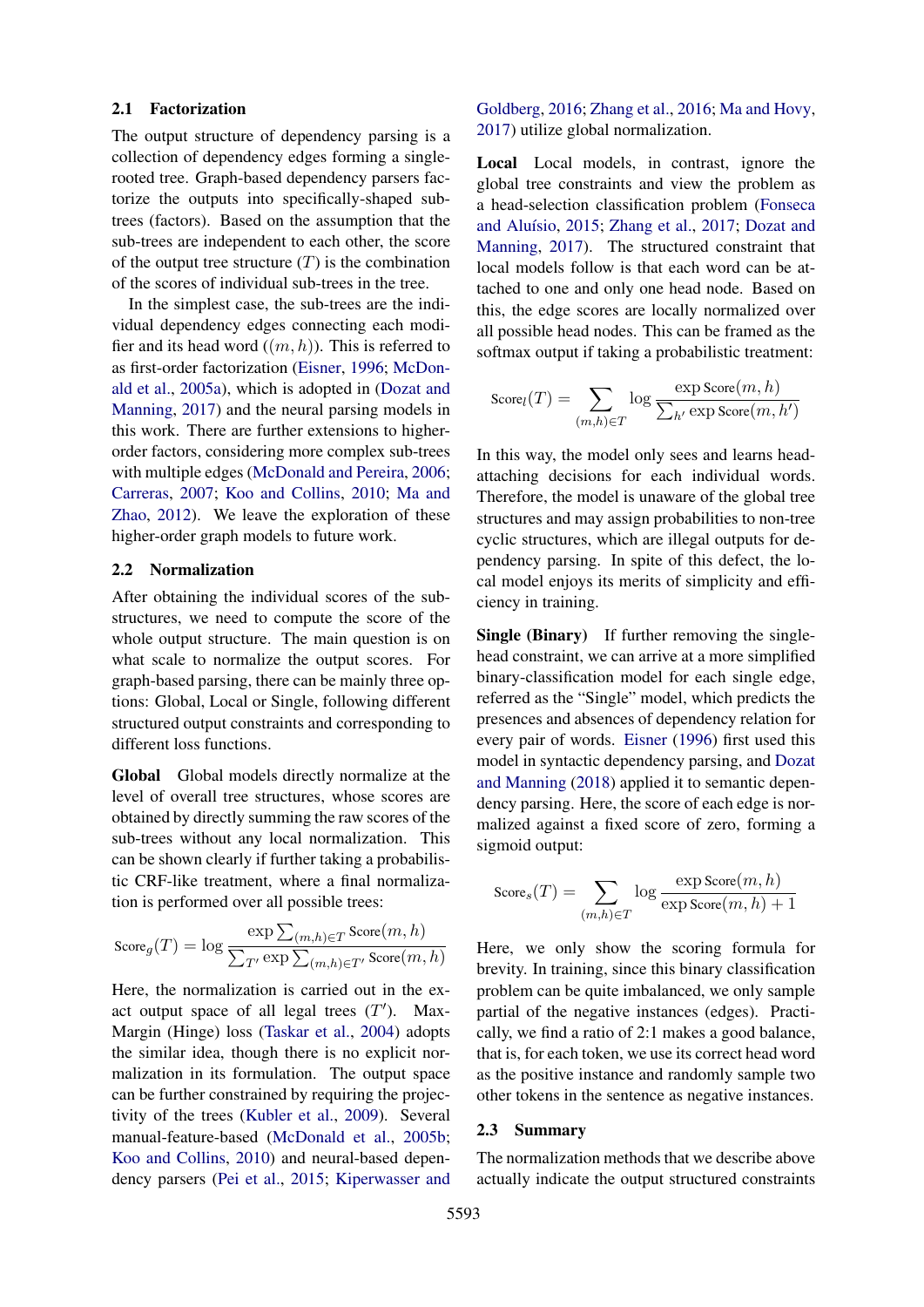<span id="page-2-0"></span>

| Normalization | Loss  | Algorithm           |  |
|---------------|-------|---------------------|--|
| Single        | Prob  |                     |  |
| Local         | Prob  |                     |  |
| Global-NProj  | Prob  | Matrix-Tree Theorem |  |
|               | Hinge | Chu-Liu-Edmonds     |  |
| Global-Proj   | Prob  | Inside-Outside      |  |
|               | Hinge | Eisner's            |  |

Table 1: Summarization of the methods explored in this work and their corresponding algorithms.

that the model is aware of. The global model is aware of all the constraints to ensure a legal dependency tree. The local model maintains the single-head constraint while there are almost no structured constrains under the single model. To be noted, for all these normalization methods, we can take various loss functions. In this work, we study two typical ones: probabilistic Maximum-Likelihood loss (Prob), which requires actual normalization over the output space, and Max-Margin Hinge loss (Hinge), which only requires lossaugmented decoding in the same output space.

Table [1](#page-2-0) summarizes the methods (normalization and loss function) that we investigate in our experiments. For global models, we consider both Projective (Proj) and Non-Projective (NProj) constraints. Specific algorithms are required for probabilistic loss (a variation of Inside-Outside algorithm for projective [\(Paskin,](#page-5-14) [2001\)](#page-5-14) and Matrix-Tree Theorem for non-projective parsing [\(Koo](#page-5-15) [et al.,](#page-5-15) [2007;](#page-5-15) [Smith and Smith,](#page-6-6) [2007;](#page-6-6) [McDon](#page-5-16)[ald and Satta,](#page-5-16) [2007\)](#page-5-16)) and hinge loss (Eisner's algorithm for projective [\(Eisner,](#page-5-8) [1996\)](#page-5-8) and Chu-Liu-Edmonds' algorithm for non-projective parsing [\(Chu and Liu,](#page-4-6) [1965;](#page-4-6) [Edmonds,](#page-5-17) [1967;](#page-5-17) [McDon](#page-5-6)[ald et al.,](#page-5-6) [2005b\)](#page-5-6)). For Single and Local models, we only utilize probabilistic loss, since in preliminary experiments we found hinge loss performed worse. No special algorithms other than simple enumeration are needed for them in training. In testing, we adopt non-projective algorithms for the non-global models unless otherwise noted.

## 3 Experiments

#### 3.1 Settings

We evaluate the parsers on 14 treebanks: English Penn Treebank (PTB), Penn Chinese Treebank (CTB) and 12 selected treebanks from Universal Dependencies (v2.3) [\(Nivre et al.,](#page-5-18) [2018\)](#page-5-18). We follow standard data preparing conventions as in [Ma](#page-5-3) [et al.](#page-5-3) [\(2018\)](#page-5-3). Please refer to the supplementary material for more details of data preparation.

For the neural architecture, we also follow the settings in [Dozat and Manning](#page-4-0) [\(2017\)](#page-4-0) and [Ma](#page-5-3) [et al.](#page-5-3) [\(2018\)](#page-5-3) and utilize the deep BiAF model. For the input, we concatenate representations of word, part-of-speech (POS) tags and characters. Word embeddings are initialized with the pre-trained fasttext word vectors<sup>1</sup> for all languages. For POS tags and Character information, we use POS embeddings and a character-level Convolutional Neural Network (CNN) for the encoding. For the encoder, we adopt three layers of bi-directional LSTM to get contextualized representations, while our decoder is the deep BiAF scorer as in [Dozat](#page-4-0) [and Manning](#page-4-0) [\(2017\)](#page-4-0). We only slightly tune hyperparameters on the Local model and the development set of PTB, and then use the same ones for all the models and datasets. More details of hyperparameter settings are provided in the supplementary material. Note that our exploration only concerns the final output layer which does not contain any trainable parameters in the neural model, and all our comparisons are based on exactly the same neural architecture and hyper-parameter settings. Only the output normalization methods and the loss functions are different.

We run all the experiments with our own implementation<sup>2</sup>, which is written with PyTorch. All experiments are run with one TITAN-X GPU. In training, global models take around twice the time of the local and single models; while in testing, their decoding costs are similar.

#### 3.2 Results

We run all the models three times with different random initialization, and the averaged results on the test sets are shown in Table [2.](#page-3-0) Due to space limitation, we only report LAS (Labeled Attachment Score) and LCM (Labeled Complete Match) in the main content. We also include the unlabeled scores UAS (Unlabeled Attachment Score) and UCM (Unlabeled Complete Match) in the supplementary material. The evaluations on PTB and  $CTB$  exclude punctuations<sup>3</sup>, while on UD we evaluate on all tokens (including punctuations) as the setting of the LAS metric in the CoNLL shared tasks [\(Zeman et al.,](#page-6-7) [2017,](#page-6-7) [2018\)](#page-6-8).

<span id="page-2-2"></span><span id="page-2-1"></span><sup>1</sup> https://fasttext.cc/docs/en/pretrained-vectors.html

 $2$ Our implementation is publicly available at [https://](https://github.com/zzsfornlp/zmsp) [github.com/zzsfornlp/zmsp](https://github.com/zzsfornlp/zmsp)

<span id="page-2-3"></span><sup>3</sup> Tokens whose gold POS tag is one of *{*"":,.*}* for PTB or "PU" for CTB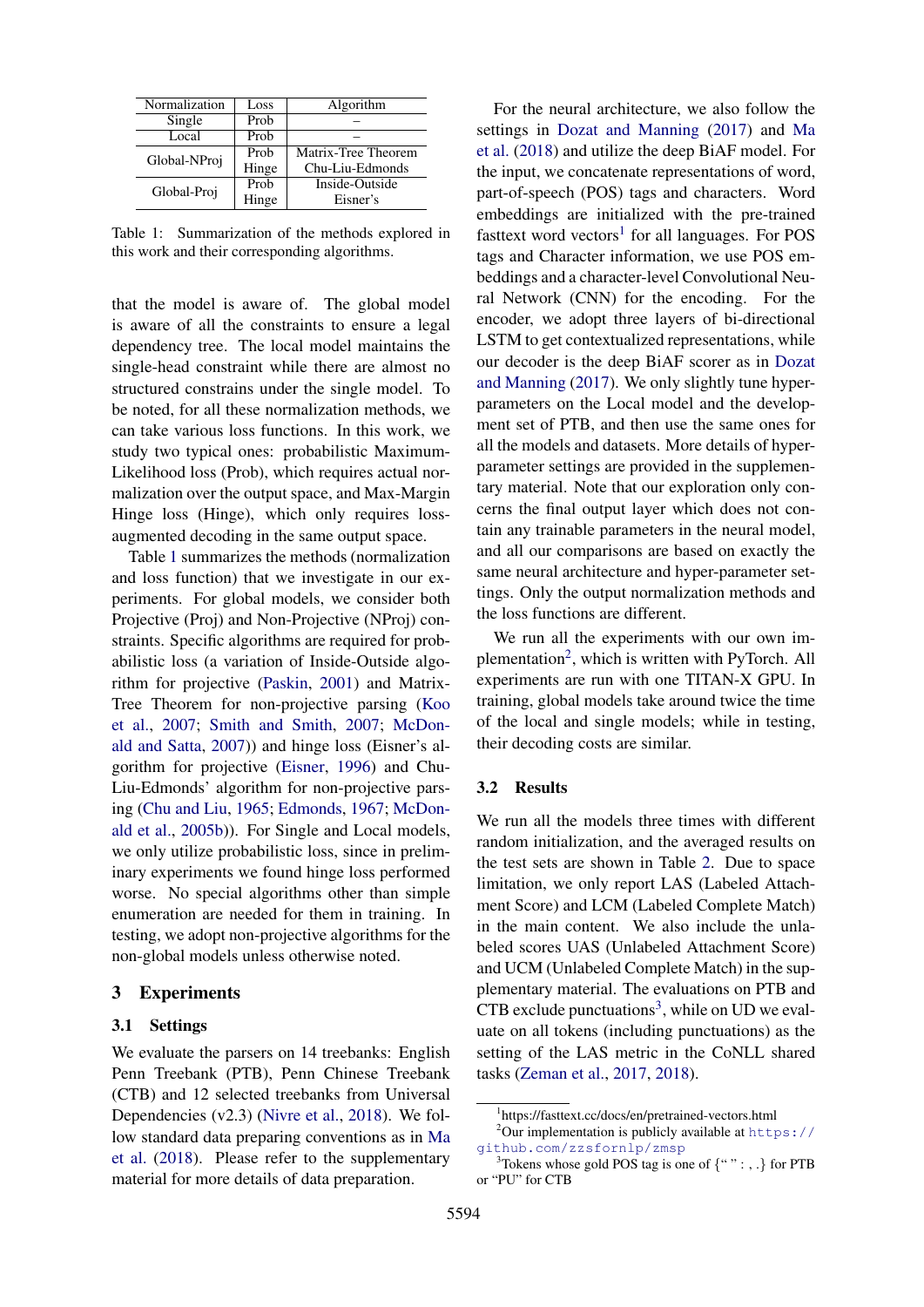<span id="page-3-0"></span>

| Method       | Single                  | Local       | Global-NProj                             |                                          | Global-Proj                       |                                   |
|--------------|-------------------------|-------------|------------------------------------------|------------------------------------------|-----------------------------------|-----------------------------------|
|              | Prob                    | Prob        | Prob                                     | Hinge                                    | Prob                              | Hinge                             |
| <b>PTB</b>   | 93.43/44.67             | 93.75/46.65 | $\overline{93.84}$ <sup>†</sup> /47.17   | $93.91^{\dagger}$ /47.78 <sup>†</sup>    | 93.79/47.16                       | $93.96^{\dagger}/48.47^{\dagger}$ |
| <b>CTB</b>   | 87.03/31.26             | 88.16/33.16 | 88.26/33.73                              | 87.92/32.77                              | $88.46^{\dagger}/35.11^{\dagger}$ | $88.14/34.00^{\dagger}$           |
| bg-btb       | 89.97/39.25             | 90.06/39.99 | $90.35^{\dagger}/41.25^{\dagger}$        | $90.42^{\dagger}/40.83$                  | 90.15/40.98                       | 90.20/40.53                       |
| ca-ancora    | 91.23/25.03             | 91.54/26.35 | $91.73$ <sup>†</sup> /27.19 <sup>†</sup> | $91.73$ <sup>†</sup> /26.65              | $91.39/27.39^{\dagger}$           | $91.51/27.19^{\dagger}$           |
| $cs$ -pdt    | 90.95/43.07             | 91.51/45.62 | $91.69^{\dagger}/46.60^{\dagger}$        | $91.52/46.02^{\dagger}$                  | 91.10/44.43                       | 91.18/44.02                       |
| de-gsd       | $83.68^{\dagger}/22.65$ | 83.43/22.42 | $83.65^{\dagger}/22.86$                  | $83.66^{\dagger}/22.93$                  | $83.39/23.37^{\dagger}$           | $83.63/23.51^{\dagger}$           |
| en-ewt       | 88.01/55.93             | 88.33/56.46 | $88.52^{\dagger}$ /57.29 <sup>†</sup>    | $88.59$ <sup>†</sup> /57.33 <sup>†</sup> | $88.52^{\dagger}/58.29^{\dagger}$ | $88.41/57.31^{\dagger}$           |
| es-ancora    | 90.82/27.27             | 91.05/27.41 | 91.12/27.89                              | 91.14/27.35                              | $90.84/28.41^{\dagger}$           | 91.03/27.70                       |
| $fr-gsd$     | 88.00/20.03             | 88.13/20.83 | $88.43^{\dagger}/21.71$                  | 88.22/20.27                              | $88.59^{\dagger}/23.80^{\dagger}$ | 88.41 <sup>†</sup> / 21.88        |
| it-isdt      | 91.71/44.05             | 92.01/44.26 | 92.16/45.30                              | 92.08/45.02                              | $92.49^{\dagger}/48.27^{\dagger}$ | $92.37^{\dagger}/46.75^{\dagger}$ |
| nl-alpino    | 88.31/33.11             | 88.81/33.67 | 88.94/34.62                              | $88.94/35.12^{\dagger}$                  | 88.37/33.05                       | 88.45/33.00                       |
| no-bokmaal   | 92.89/53.60             | 92.89/53.58 | $93.02^{\dagger}/54.36^{\dagger}$        | 92.78/53.09                              | 92.82/53.57                       | 92.70/52.71                       |
| ro-rrt       | $85.10^{†}/12.85^{†}$   | 84.58/11.57 | $84.85^{\dagger}/12.44$                  | $85.04^{\dagger}/13.03^{\dagger}$        | $84.89^{\dagger}/12.94^{\dagger}$ | $85.16^{\dagger}/13.76^{\dagger}$ |
| ru-syntagrus | 92.76/48.67             | 93.29/50.69 | $93.36^{\dagger}/50.97$                  | 93.29/50.72                              | 93.11/50.79                       | 93.19/50.17                       |
| Average      | 89.56/35.82             | 89.82/36.62 | $89.99^{\dagger}/37.39^{\dagger}$        | $89.95$ <sup>†</sup> /37.07 <sup>†</sup> | $89.85/37.68$ <sup>t</sup>        | 89.88/37.21 <sup>†</sup>          |

Table 2: Results (LAS/LCM) on the test sets (averaged over three runs). '*†*' means that the result of the model is statistically significantly better (by permutation test, p *<* 0.05) than the Local-Prob model.

Overall, the global models<sup>4</sup> perform better consistently, especially on the metrics of Complete Match, showing the effectiveness of being aware of global structures. However, the performance gaps between global models and local models are small. More surprisingly, the single models that ignore all the structures only lag behind by around 0.4 averagely. In some way, this shows that input modeling, including the distributed input representations, contextual encoders and parts of the decoders, makes the structured decision problem easier to solve locally. Neural models seem to squeeze the improvement space that structured output modeling can bring.

#### 3.3 Analysis

We further analyze on output constraints and input modeling. For brevity, we only analyze on PTB and use probabilistic models. Single models are excluded for their poorer performance.

Firstly, we study the influence of output constraint differences in training and testing. Here, we include a naive "Greedy" decoding algorithm which simply selects the most probable head for each token. This does not ensure that the outputs are trees and corresponds to the head-classification method adopted by local models. The results of different models and training/testing algorithms are shown in Figure [1.](#page-3-2) Interestingly, the discrepancies in training and testing are only detrimen-

<span id="page-3-2"></span>

Figure 1: Results (LAS/LCM, on the PTB test set) of different models (with prob loss) and decoding algorithms. Rows represent the methods used in training and columns denote the decoding algorithms in testing. Darker colors represent better scores.

tal when the output constraint in testing is looser than that in training (the left corner in the figure), as shown by the poorer results in the trainingtesting pairs of "NProj-Greedy", "Proj-Greedy" and "Proj-NProj". Generally, projective decoding is the best choice since PTB contains mostly (99.9%) projective trees.

Next, we study the interactions of "weaker" neural architectures (for input modeling) and output modeling. We consider three "weaker" models: (1) "No-Word" ignores all the lexical inputs and is a pure delexicalized model; (2) "Simple-CNN" replaces the RNN encoder with a much simpler encoder, which is a simple single-layer CNN with a window size of three for the purpose of studying weak models; (3) "No-Encoder" com-

<span id="page-3-1"></span><sup>&</sup>lt;sup>4</sup>Projective global models perform averagely poorer than non-projective ones, since some of the treebanks (for example, only 88% of the trees in 'cs-pdt' are projective) contain a non-negligible portion of non-projective trees.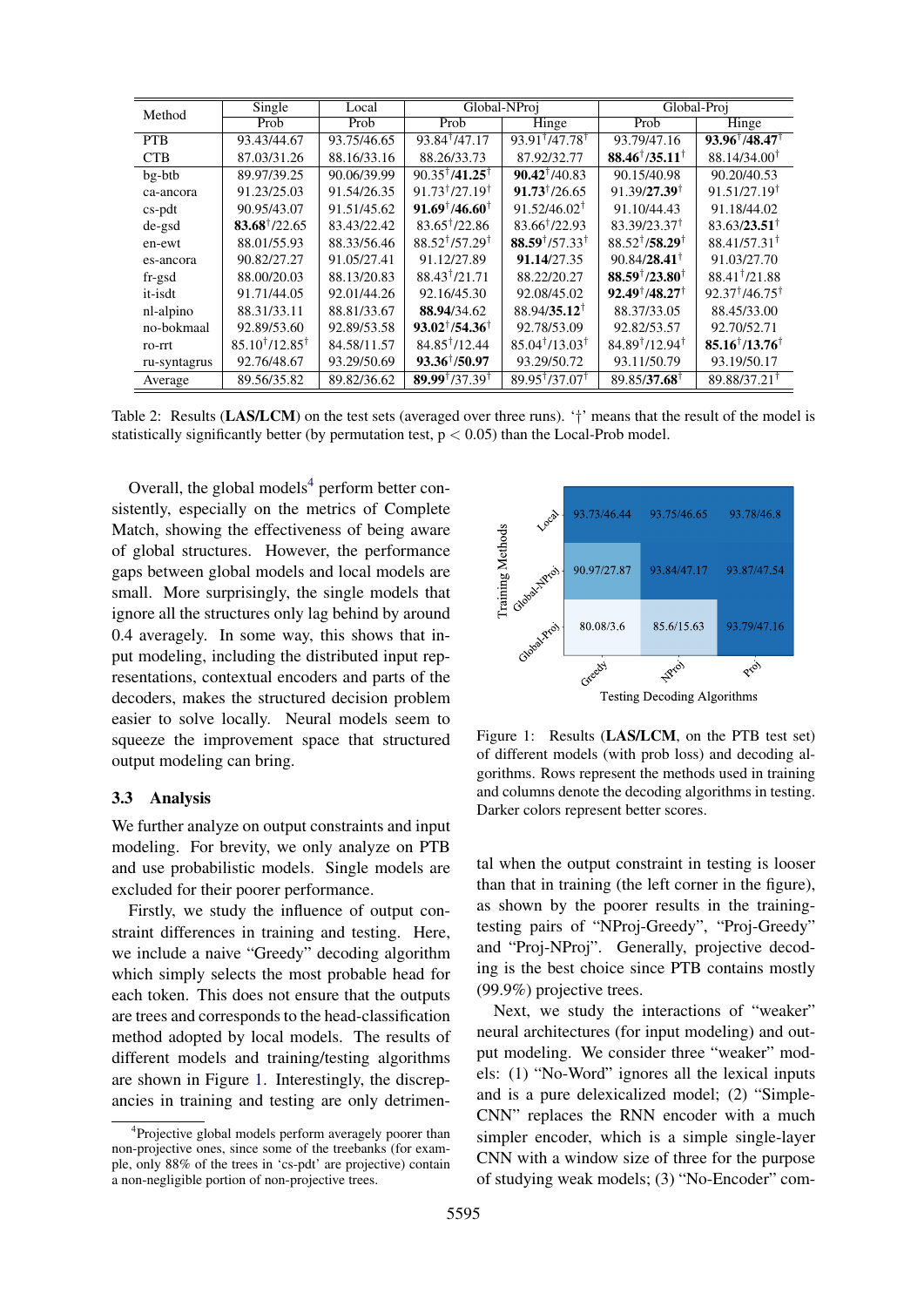<span id="page-4-7"></span>

Figure 2: Evaluation differences (on the PTB test set) between global and local methods when adopting various "weaker" neural architectures. Numbers below *x*axis labels denote the evaluation scores (LAS/LCM) of the local models.

pletely deletes the encoder, leading to a model that does not take any contextual information. Here, since we are testing on PTB which almost contain only projective trees, we use projective decoding for all models. As shown in Figure [2,](#page-4-7) when input modeling is weaker, the improvements brought by the global model generally get larger. Here, the LCM for "No-Encoder" is an outlier, probably because this model is too weak to get reasonable complete matches. The results show that with weaker input modeling, the parser can generally benefit more from structured output modeling. In some way, this also indicates that better input modeling can make the problem depend less on the global structures so that local models are able to obtain competitive performance.

# 4 Discussion and Conclusion

In this paper, we call the models that are aware of the whole output structures "global". In fact, with the neural architecture that can capture features from the whole input sentence, actually all the models we explore have a "global" view of inputs. Our experiments show that with this kind of global input modeling, good results can be obtained even when ignoring certain output structures, and further enhancement of global output structures only provides small benefits. This might suggest that input and output modeling can capture certain similar information and have overlapped functionalities for the structured decisions.

In future work, there can be various possible extensions. We will explore more about the interactions between input and output modeling for structured prediction tasks. It will be also interesting to adopt even stronger input models, especially, those enhanced with contextualized representations from Elmo [\(Peters et al.,](#page-6-9) [2018\)](#page-6-9) or BERT [\(De](#page-4-8)[vlin et al.,](#page-4-8) [2018\)](#page-4-8). A limitation of this work is that we only explore first-order graph based parser, that is, for the *factorization* part, we do not consider high-order sub-subtree structures. This part will surely be interesting and important to explore.

## Acknowledgement

This research was supported in part by DARPA grant FA8750-18-2-0018 funded under the AIDA program.

## **References**

- <span id="page-4-2"></span>Daniel Andor, Chris Alberti, David Weiss, Aliaksei Severyn, Alessandro Presta, Kuzman Ganchev, Slav Petrov, and Michael Collins. 2016. [Globally nor](http://www.aclweb.org/anthology/P16-1231)[malized transition-based neural networks.](http://www.aclweb.org/anthology/P16-1231) In *Proceedings of the 54th Annual Meeting of the Association for Computational Linguistics (Volume 1: Long Papers)*, pages 2442–2452, Berlin, Germany. Association for Computational Linguistics.
- <span id="page-4-4"></span>Xavier Carreras. 2007. [Experiments with a higher](http://www.aclweb.org/anthology/D/D07/D07-1101)[order projective dependency parser.](http://www.aclweb.org/anthology/D/D07/D07-1101) In *Proceedings of the CoNLL Shared Task Session of EMNLP-CoNLL 2007*, pages 957–961, Prague, Czech Republic. Association for Computational Linguistics.
- <span id="page-4-1"></span>Danqi Chen and Christopher Manning. 2014. [A fast](http://www.aclweb.org/anthology/D14-1082) [and accurate dependency parser using neural net](http://www.aclweb.org/anthology/D14-1082)[works.](http://www.aclweb.org/anthology/D14-1082) In *Proceedings of the 2014 Conference on Empirical Methods in Natural Language Processing (EMNLP)*, pages 740–750, Doha, Qatar. Association for Computational Linguistics.
- <span id="page-4-6"></span>Y.J. Chu and T.H. Liu. 1965. On the shortest arborescence of a directed graph. *Scientia Sinica*, 14:1396– 1400.
- <span id="page-4-8"></span>Jacob Devlin, Ming-Wei Chang, Kenton Lee, and Kristina Toutanova. 2018. Bert: Pre-training of deep bidirectional transformers for language understanding. *arXiv preprint arXiv:1810.04805*.
- <span id="page-4-0"></span>Timothy Dozat and Christopher D. Manning. 2017. Deep biaffine attention for neural dependency parsing. In *ICLR*.
- <span id="page-4-5"></span>Timothy Dozat and Christopher D. Manning. 2018. [Simpler but more accurate semantic dependency](http://www.aclweb.org/anthology/P18-2077) [parsing.](http://www.aclweb.org/anthology/P18-2077) In *Proceedings of the 56th Annual Meeting of the Association for Computational Linguistics (Volume 2: Short Papers)*, pages 484–490, Melbourne, Australia. Association for Computational Linguistics.
- <span id="page-4-3"></span>Timothy Dozat, Peng Qi, and Christopher D Manning. 2017. Stanford's graph-based neural dependency parser at the conll 2017 shared task. *Proceedings*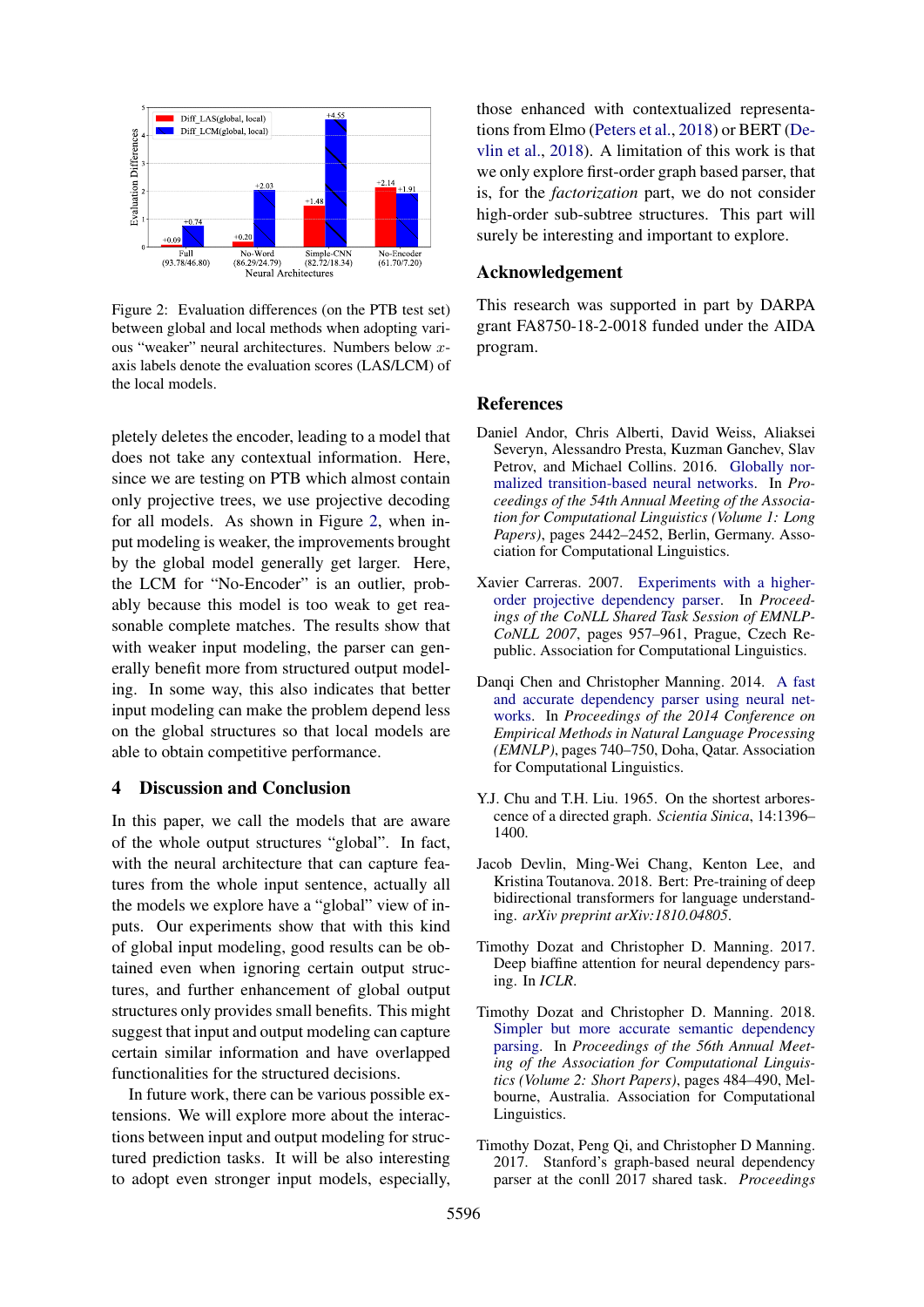*of the CoNLL 2017 Shared Task: Multilingual Parsing from Raw Text to Universal Dependencies*, pages 20–30.

- <span id="page-5-0"></span>Chris Dyer, Miguel Ballesteros, Wang Ling, Austin Matthews, and Noah A. Smith. 2015. [Transition](http://www.aclweb.org/anthology/P15-1033)[based dependency parsing with stack long short](http://www.aclweb.org/anthology/P15-1033)[term memory.](http://www.aclweb.org/anthology/P15-1033) In *Proceedings of the 53rd Annual Meeting of the Association for Computational Linguistics and the 7th International Joint Conference on Natural Language Processing (Volume 1: Long Papers)*, pages 334–343, Beijing, China. Association for Computational Linguistics.
- <span id="page-5-17"></span>Jack Edmonds. 1967. Optimum branchings. *Journal of Research of the National Bureau of Standards, B*, 71:233–240.
- <span id="page-5-8"></span>Jason M. Eisner. 1996. [Three new probabilistic models](http://www.aclweb.org/anthology/C96-1058) [for dependency parsing: An exploration.](http://www.aclweb.org/anthology/C96-1058) In *Proceedings of the 16th International Conference on Computational Linguistics*, pages 340–345, Copenhagen.
- <span id="page-5-13"></span>Erick Fonseca and Sandra Aluísio. 2015. [A deep archi](http://www.aclweb.org/anthology/W15-1508)[tecture for non-projective dependency parsing.](http://www.aclweb.org/anthology/W15-1508) In *Proceedings of the 1st Workshop on Vector Space Modeling for Natural Language Processing*, pages 56–61, Denver, Colorado. Association for Computational Linguistics.
- <span id="page-5-1"></span>Eliyahu Kiperwasser and Yoav Goldberg. 2016. Simple and accurate dependency parsing using bidirectional lstm feature representations. *Transactions of the Association for Computational Linguistics*, 4:313–327.
- <span id="page-5-10"></span>Terry Koo and Michael Collins. 2010. [Efficient third](http://www.aclweb.org/anthology/P10-1001)[order dependency parsers.](http://www.aclweb.org/anthology/P10-1001) In *Proceedings of the 48th Annual Meeting of the Association for Computational Linguistics*, pages 1–11, Uppsala, Sweden. Association for Computational Linguistics.
- <span id="page-5-15"></span>Terry Koo, Amir Globerson, Xavier Carreras, and Michael Collins. 2007. [Structured prediction mod](http://www.aclweb.org/anthology/D/D07/D07-1015)[els via the matrix-tree theorem.](http://www.aclweb.org/anthology/D/D07/D07-1015) In *Proceedings of the 2007 Joint Conference on Empirical Methods in Natural Language Processing and Computational Natural Language Learning (EMNLP-CoNLL)*, pages 141–150, Prague, Czech Republic. Association for Computational Linguistics.
- <span id="page-5-12"></span>Sandra Kubler, Ryan McDonald, and Joakim Nivre. 2009. *Dependency Parsing*. Morgan & Claypool Publishers.
- <span id="page-5-2"></span>Adhiguna Kuncoro, Miguel Ballesteros, Lingpeng Kong, Chris Dyer, and Noah A. Smith. 2016. [Dis](https://aclweb.org/anthology/D16-1180)[tilling an ensemble of greedy dependency parsers](https://aclweb.org/anthology/D16-1180) [into one mst parser.](https://aclweb.org/anthology/D16-1180) In *Proceedings of the 2016 Conference on Empirical Methods in Natural Language Processing*, pages 1744–1753, Austin, Texas. Association for Computational Linguistics.
- <span id="page-5-4"></span>Xuezhe Ma and Eduard Hovy. 2016. End-to-end sequence labeling via bi-directional lstm-cnns-crf. In *Proceedings of the 54th Annual Meeting of the Association for Computational Linguistics (Volume 1: Long Papers)*, pages 1064–1074, Berlin, Germany. Association for Computational Linguistics.
- <span id="page-5-7"></span>Xuezhe Ma and Eduard Hovy. 2017. [Neural proba](http://www.aclweb.org/anthology/I17-1007)[bilistic model for non-projective mst parsing.](http://www.aclweb.org/anthology/I17-1007) In *Proceedings of the Eighth International Joint Conference on Natural Language Processing (Volume 1: Long Papers)*, pages 59–69, Taipei, Taiwan. Asian Federation of Natural Language Processing.
- <span id="page-5-3"></span>Xuezhe Ma, Zecong Hu, Jingzhou Liu, Nanyun Peng, Graham Neubig, and Eduard Hovy. 2018. [Stack](http://www.aclweb.org/anthology/P18-1130)[pointer networks for dependency parsing.](http://www.aclweb.org/anthology/P18-1130) In *Proceedings of the 56th Annual Meeting of the Association for Computational Linguistics (Volume 1: Long Papers)*, pages 1403–1414, Melbourne, Australia. Association for Computational Linguistics.
- <span id="page-5-11"></span>Xuezhe Ma and Hai Zhao. 2012. [Fourth-order depen](http://www.aclweb.org/anthology/C12-2077)[dency parsing.](http://www.aclweb.org/anthology/C12-2077) In *Proceedings of COLING 2012: Posters*, pages 785–796, Mumbai, India. The COL-ING 2012 Organizing Committee.
- <span id="page-5-5"></span>Ryan McDonald, Koby Crammer, and Fernando Pereira. 2005a. [Online large-margin training of](https://doi.org/10.3115/1219840.1219852) [dependency parsers.](https://doi.org/10.3115/1219840.1219852) In *Proceedings of the 43rd Annual Meeting of the Association for Computational Linguistics (ACL'05)*, pages 91–98, Ann Arbor, Michigan. Association for Computational Linguistics.
- <span id="page-5-9"></span>Ryan McDonald and Fernando Pereira. 2006. [Online](http://www.aclweb.org/anthology/E06-1011) [learning of approximate dependency parsing algo](http://www.aclweb.org/anthology/E06-1011)[rithms.](http://www.aclweb.org/anthology/E06-1011) In *Proceedings of the 11th Conference of the European Chapter of the ACL (EACL 2006)*, pages 81–88. Association for Computational Linguistics.
- <span id="page-5-6"></span>Ryan McDonald, Fernando Pereira, Kiril Ribarov, and Jan Hajic. 2005b. [Non-projective dependency pars](http://www.aclweb.org/anthology/H05-1066)[ing using spanning tree algorithms.](http://www.aclweb.org/anthology/H05-1066) In *Proceedings of Human Language Technology Conference and Conference on Empirical Methods in Natural Language Processing*, pages 523–530, Vancouver, British Columbia, Canada. Association for Computational Linguistics.
- <span id="page-5-16"></span>Ryan McDonald and Giorgio Satta. 2007. [On the com](http://www.aclweb.org/anthology/W/W07/W07-2216)[plexity of non-projective data-driven dependency](http://www.aclweb.org/anthology/W/W07/W07-2216) [parsing.](http://www.aclweb.org/anthology/W/W07/W07-2216) In *Proceedings of the Tenth International Conference on Parsing Technologies*, pages 121– 132, Prague, Czech Republic. Association for Computational Linguistics.
- <span id="page-5-18"></span>Joakim Nivre, Mitchell Abrams, Željko Agić, and et al. 2018. [Universal dependencies 2.3.](http://hdl.handle.net/11234/1-2895) LIN-DAT/CLARIN digital library at the Institute of Formal and Applied Linguistics (UFAL), Faculty of Mathematics and Physics, Charles University.
- <span id="page-5-14"></span>Mark A Paskin. 2001. Cubic-time parsing and learning algorithms for grammatical bigram models. Technical report.